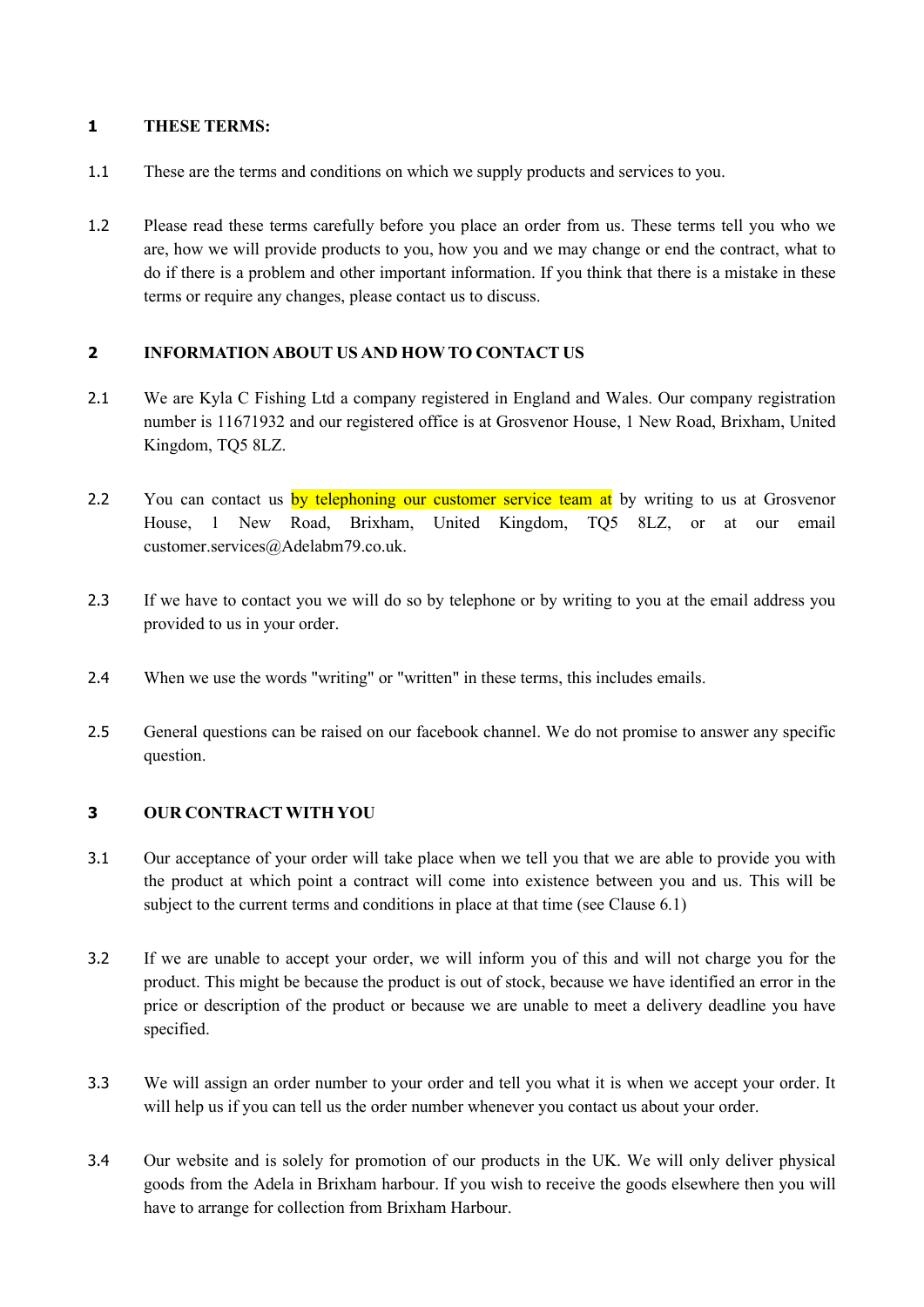## **4 OUR PRODUCTS**

- 4.1 We have two products: fish and the Brixham Fish Club. The Fish will be caught by the fishing boat "Adela", however if demand outstrips supply then we will procure additional fish from Brixham.
- 4.2 The images of the products on our website are for illustrative purposes only. Although we have made every effort to display the colours accurately, we cannot guarantee that a device's display of the colours or the printed pictures in our brochure accurately reflects the colour of the products. Your product may vary slightly from those images.

## **5 YOUR RIGHTS TO MAKE CHANGES**

If you wish to make a change to your order please contact us. We will let you know if the change is possible.

## **6 OUR RIGHTS TO MAKE CHANGES**

6.1 We expect that in future we will need to make changes to their terms and conditions. The current terms and conditions will be on the website.

# **7 PROVIDING THE PRODUCTS**

- 7.1 The fish will be available from the Adela in Brixham Harbour. If you do not wish to take delivery of the goods from the Adela then please arrange for someone to collect the fish on your behalf.
- 7.2 We do not guarantee that we will be able to supply all orders, if fishing is poor we will prioritise deliveries to members of the Brixham Fish Club. To meet demand we will arrange to procure fish from reputable suppliers. We will supply orders in the following priority
	- 7.2.aMembers of the Brixham Fish Club who have placed orders and paid in advance.
	- 7.2.b Other orders placed and paid for in advance.
	- 7.2.cOthers turning up at the boat.
- 7.3 If orders are placed we will provide on Facebook details of when fish will be available. If no one collects the fish by close of business, they will be disposed of, refunds will not be available.
- 7.4 If the Boat breaks down enroute back to Brixham, we will notify you of this and how fish can be collected.

# **8 YOUR RIGHTS TO END THE CONTRACT**

8.1 If you place an order and the Adela does not go to sea (bad weather, breakdowns) we will notify you and return the money.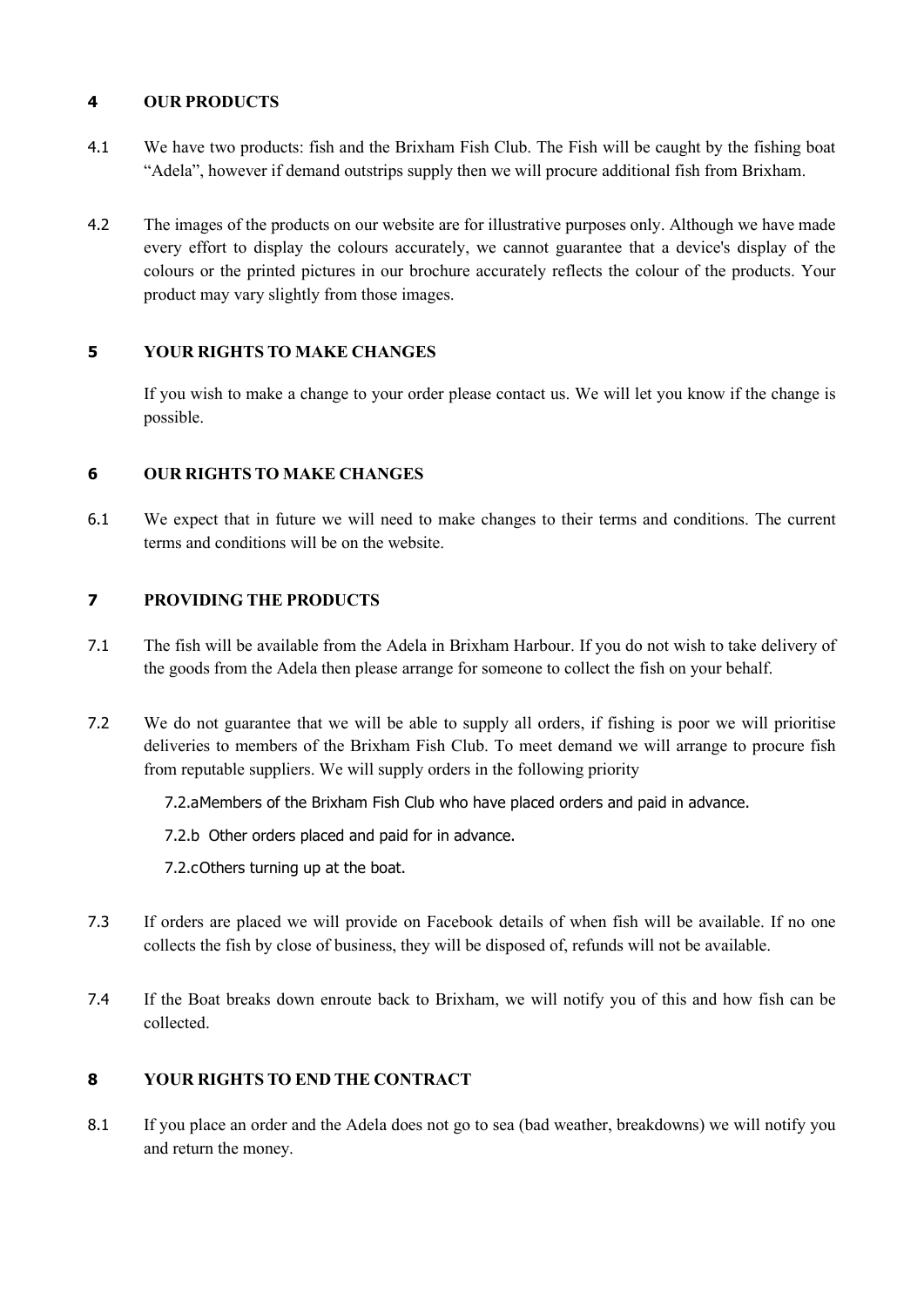### **9 IFTHERE IS A PROBLEM WITH THE PRODUCT**

- 9.1 If you have any questions or complaints about the product, please contact us. You can write to us at Kyla C Fishing Ltd, Grosvenor House, 1 New Road, Brixham, United Kingdom, TQ5 8LZ, or at our email customer.services@Adelabm79.co.uk Alternatively, please speak to one of our staff at our premises or on social media.
- 9.2 If you wish to raise a problem with the quality of the fish then please do so when you collect the fish.

### **10 PRICE AND PAYMENT**

- 10.1 The price of the product (which includes VAT) will be the price set out in our price list in force at the date of your order unless we have agreed another price in writing. We take all reasonable care to ensure that the price of product advised to you is correct.
- 10.2 If the rate of VAT changes between your order date and the date we supply the product, we will adjust the rate of VAT that you pay, unless you have already paid for the product (including delivery costs) in full before the change in the rate of VAT takes effect.
- 10.3 We accept payment by credit card.
- 10.4 If you think an invoice is wrong please contact us promptly to let us know.

#### **11 BRIXHAM FISH CLUB**

- 11.1 Members of the Brixham Fish Club will pay an additional monthly fee. This will entitle them to receive the following benefits:
	- 11.1.a Fish caught by the Adela will be preferentially supplied to members of the Brixham Fish Club. Orders for Fish will be discounted by 10% to members of the Brixham Fish Club. You will need to provide your membership number when placing and collecting your order.
	- 11.1.b Brixham Fish Club members will have the opportunity to raise questions directly through the members only area of the website and the members only Facebook Group. We do not guarantee to answer all questions posed but we will attempt to answer as many as possible. Answers to common questions can also be found on our Frequently asked questions page
	- 11.1.c When we change the terms and conditions we will notify you when the terms and conditions will change. If you no longer wish to be a member you may contact us to end the contract
	- 11.1.d Recipes, educational video content, and "behind the scenes" will be provided to Brixham Fish Club members through the members only area of the website and the members only Facebook Group.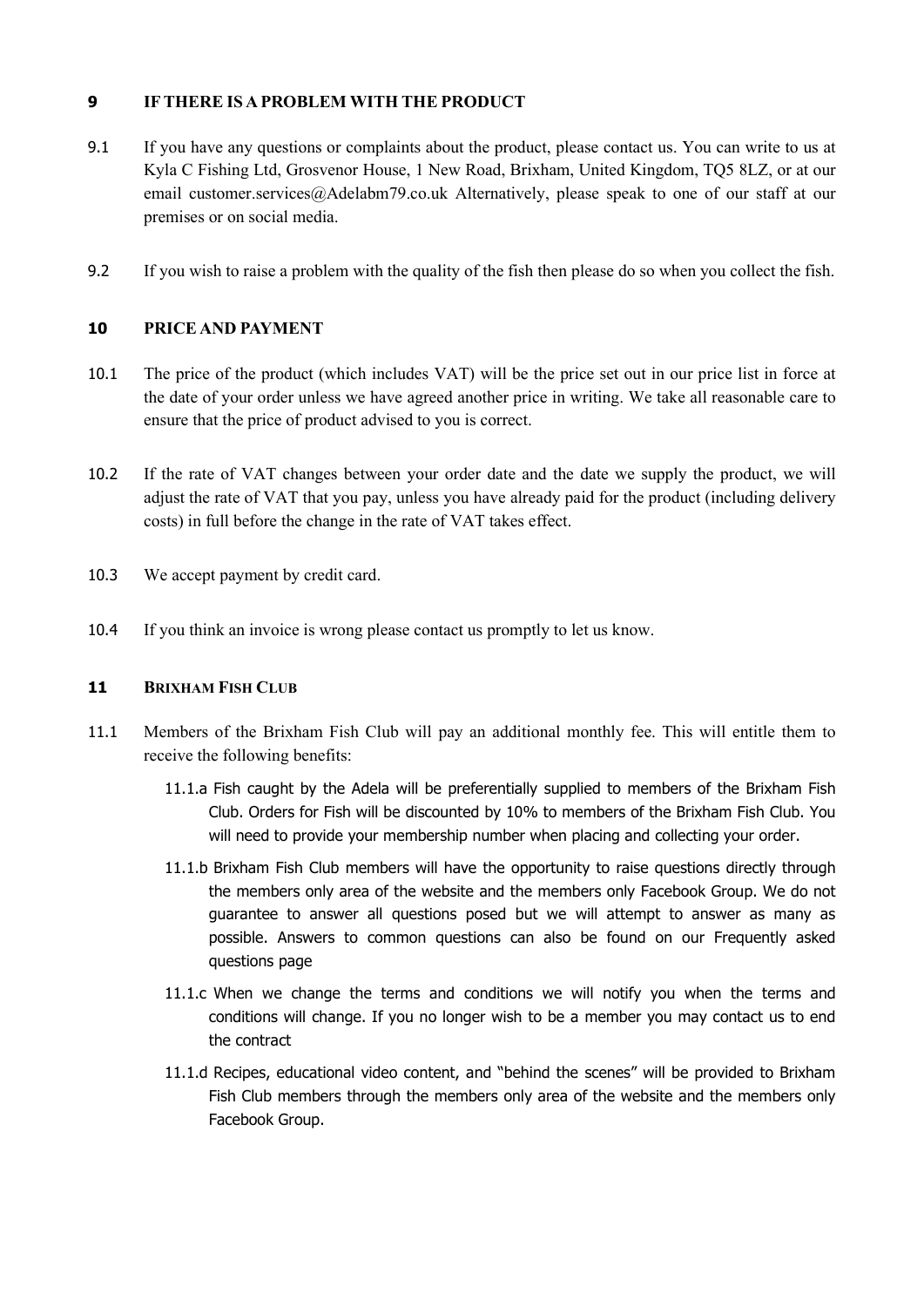### **12 OUR RESPONSIBILITY FOR LOSS OR DAMAGE SUFFERED BYYOU**

- 12.1 If we fail to comply with these terms, we are responsible for loss or damage you suffer that is a foreseeable result of our breaking this contract or our failing to use reasonable care and skill.
- 12.2 We do not exclude or limit in any way our liability to you where it would be unlawful to do so. This includes liability for death or personal injury caused by our negligence or the negligence of our employees, agents or subcontractors; for fraud or fraudulent misrepresentation; for breach of your legal rights in relation to the goods and for defective products under the Consumer Protection Act 1987.
- 12.3 If we are installing the products or providing other services in your property, we will make good any damage to your property caused by us while doing so. However, we are not responsible for the cost of repairing any pre-existing faults or damage to your property that we discover while providing the services.
- 12.4 We only supply the products for domestic and private use. If you use the products for any commercial, business or re-sale purpose we will have no liability to you for any loss of profit, loss of business, business interruption, or loss of business opportunity.

### **13 HOWWE MAY USE YOUR PERSONALINFORMATION**

- 13.1 We will only use your personal information as set out in our privacy policy on our website.
- 13.2 We will only give your personal information to third parties where the law either requires to do so, or in the case of subcontractors to the business who require the information to reasonably complete their role in support of the business function.

#### **14 OTHER IMPORTANT TERMS**

- 14.1 We may transfer our rights and obligations under these terms to another organisation.
- 14.2 You may only transfer your rights or your obligations under these terms to another person if we agree to this in writing.
- 14.3 This contract is between you and us. No other person shall have any rights to enforce any of its terms.
- 14.4 Each of the paragraphs of these terms operates separately. If any court or relevant authority decides that any of them are unlawful, the remaining paragraphs will remain in full force and effect.
- 14.5 If we do not insist immediately that you do anything you are required to do under these terms, or if we delay in taking steps against you in respect of your breaking this contract, that will not mean that you do not have to do those things and it will not prevent us taking steps against you at a later date.